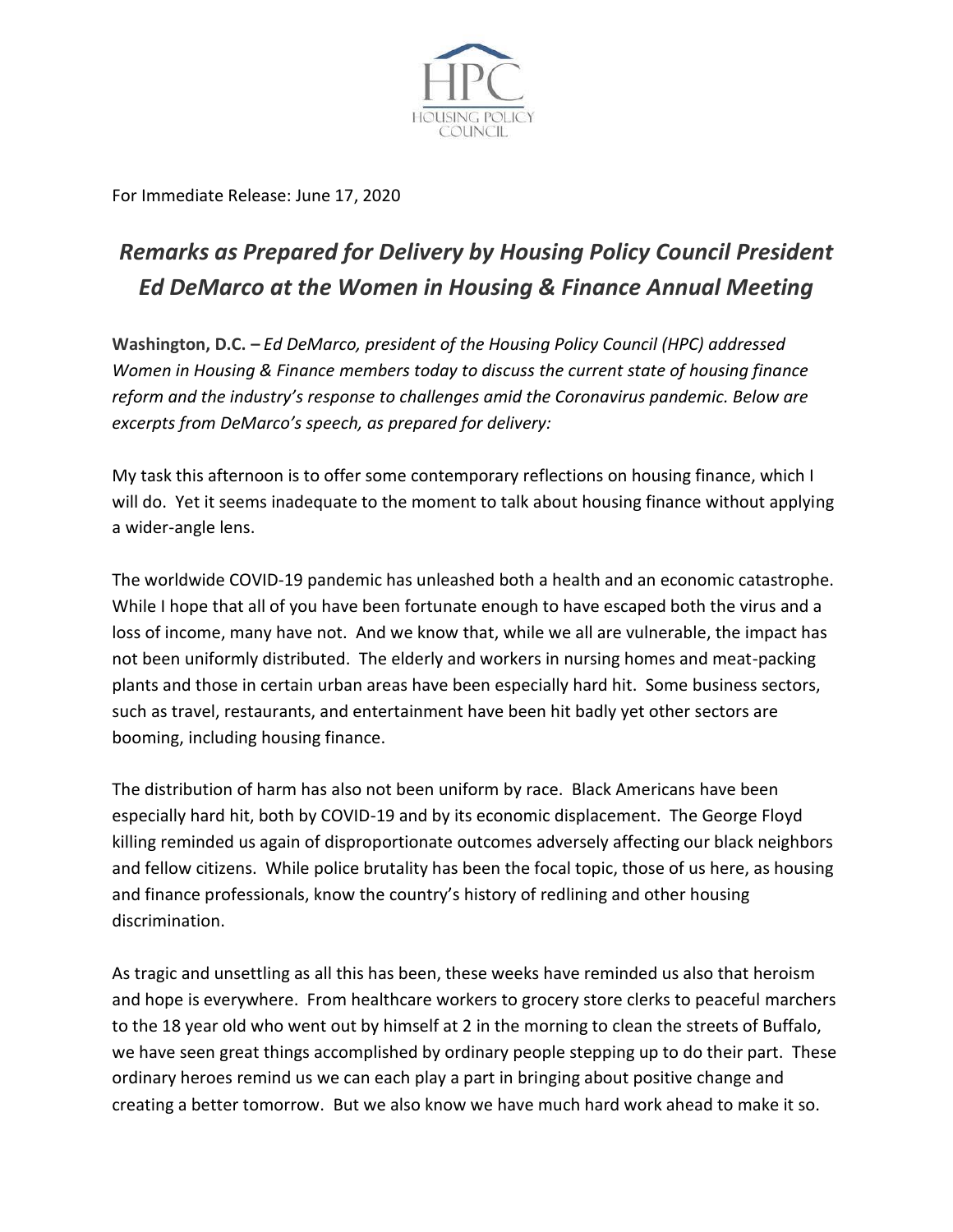

So, for a group dedicated to housing and finance, let's review how the housing finance system has responded the past three months, what we have accomplished, and some of the challenges and opportunities that lay ahead.

The contrast between the past three months and the Great Recession shows just how far mortgage servicing has come. In the Great Recession, it took three years for unemployment to go from its trough to its peak. With the pandemic, we accomplished that in just three months. In the Great Recession, delinquency rates grew slowly and then accelerated, but overall took six years to grow from the low point to the peak. With the pandemic, we went from near-record low delinquency rates to 9 percent forbearance in less than three months.

In the Great Recession, it took years of effort to develop and harmonize effective servicing practices that helped keep families in their homes and avoid foreclosure. In the pandemic, with the experience from the Great Recession and then the spate of large-scale natural disasters, servicers answered the bell as the layoffs and furloughs began.

On March 23, ten days after the President declared a national emergency, the Housing Policy Council and other leading industry trade associations put forward a comprehensive proposal for short-term payment relief and longer-term assistance for affected households. Five days later, Congress passed the CARES Act, which established a uniform forbearance mandate for federally-backed mortgages.

Since then, consider the following:

- Most mortgage servicers shifted virtually all their operations out of call centers and office buildings to kitchens and family rooms set up as home offices, with kids and pets replacing colleagues and modern technology as office surroundings.
- Servicers trained their staffs remotely to manage the enormous inflow of borrower inquiries. Not everyone that called actually asked for forbearance. Many wanted to learn about the lifeline that was available to them, if they needed it. But each caller deserved a servicer's attention.
- Servicers also set up automated on-line tools in some cases in just a few days for borrowers to educate themselves and request payment relief using efficient and streamlined processes.
- Each week brought new program changes from FHA, Ginnie Mae, the GSEs, and FHFA, and with each change, servicers updated their protocols, trained their staff remotely, and kept going.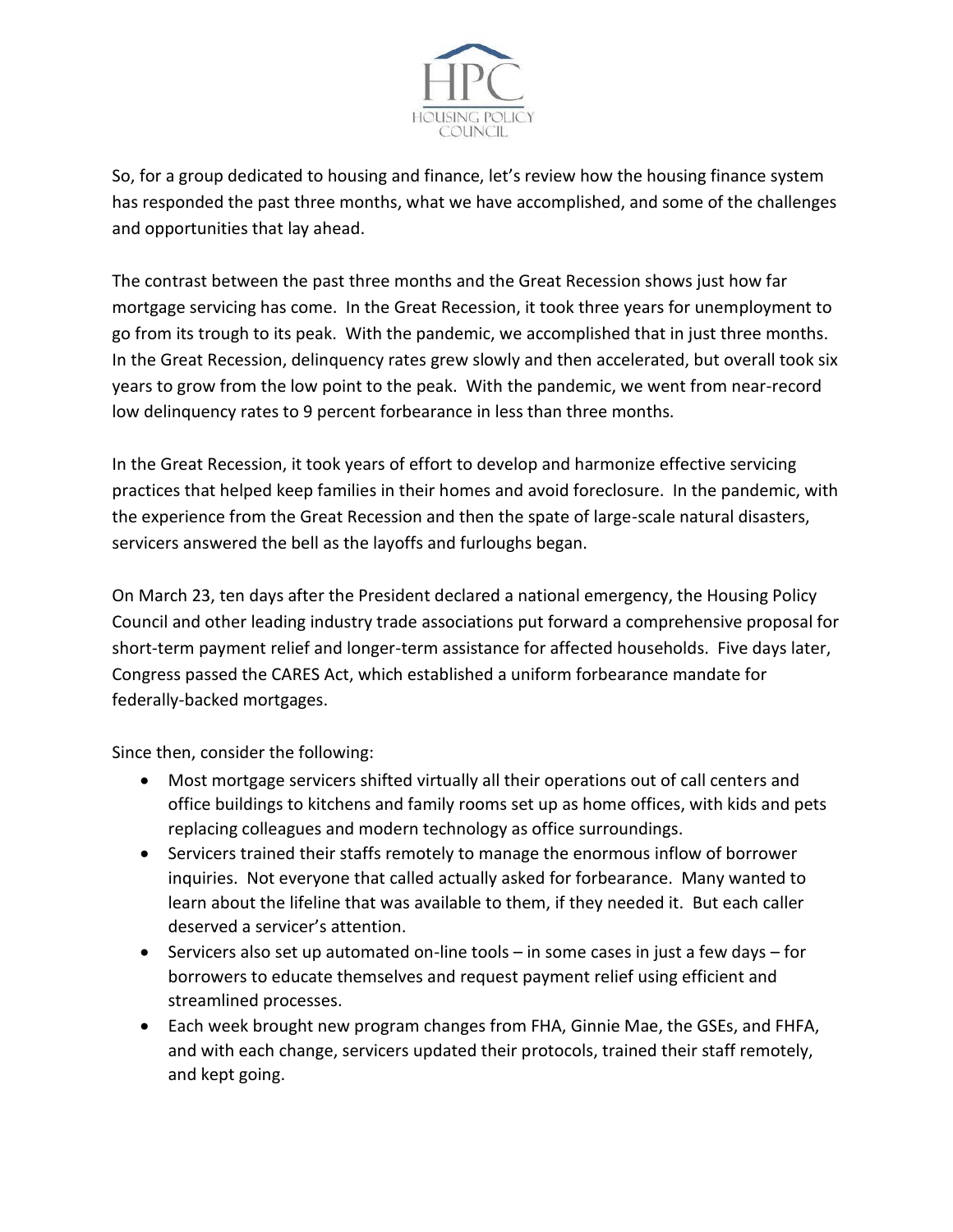

• Given all this, it is quite an accomplishment to say that, in just two months, more than 4 million households now have their monthly mortgage payment in forbearance.

Liquidity challenges facing nonbank mortgage servicers dominated the news in April. In the end, it was a combination of policy actions and the market's response that restored stability and a measure of calm. With Ginnie Mae, FHA, FHFA, and the GSEs each announcing program changes that put more reasonable boundaries around servicer liquidity needs, market confidence improved, and markets responded with increased access to liquidity.

A program of 4 million forbearance plans does not happen by luck (nor does it happen without a few missteps). It happened because servicers, bank and nonbank, are more sophisticated and more nimble today than they were in the past crisis. As evidence, consider how rapidly many servicers established online portals with consumer information and offering online forbearance requests. And consider how rapidly servicers updated these tools as FHA and the GSEs altered their program requirements.

There is more to this story. The CARES Act required forbearance for borrowers in federallybacked mortgages that declare a financial hardship. But look at the forbearance numbers. According to Black Knight, by early June, 12 percent of FHA and VA loans were in forbearance and 7 percent of GSE loans were in forbearance. Servicers of those loans are required by the CARES Act to offer forbearance.

Yet for non-federally backed mortgages, Black Knight reports 9.5 percent of such loans were also in forbearance. These include non-QM loans, bank portfolio loans, and loans in privatelabel securities.

This is a clear indication that bank portfolio lenders and other investors have also responded voluntarily, without a federal directive, providing borrower payment relief at an even greater rate than we see for GSE loans.

I've spent a lot of time talking with mortgage servicers the past few months. What I have witnessed is a group of firms working under difficult circumstances and with a good bit of uncertainty trying to do their best for their customers. When mistakes get made, or misunderstandings occur, the escalation is prompt and the resolution swift.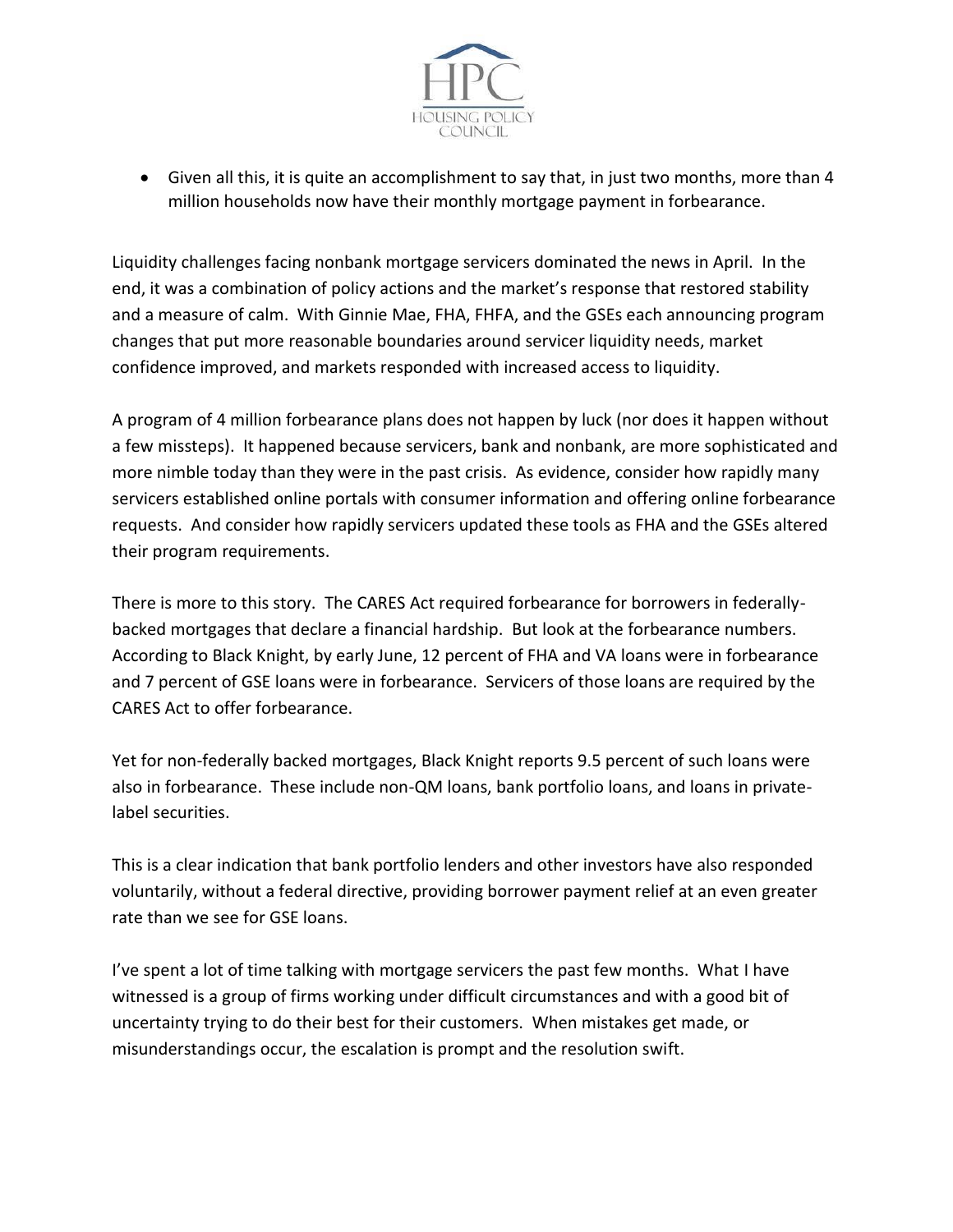

Speaking directly about the Housing Policy Council's membership, made up of most of the country's largest bank and nonbank lenders and servicers, I can assure you this has not been easy, and we recognize challenges are ahead. With daily calls over many weeks, I have witnessed their efforts to understand and interpret the myriad of rules and program requirements placed on them. Most of all, I hear time and again my members ask: what is in the best interest of the customer?

So, to those of you listening who have been part of these front lines, thank you.

Beyond assistance to those facing economic disruption to their ability to pay their mortgage, we have also seen an incredible boom in mortgage lending. With interest rates again finding new lows, both the refinance market and now the purchase market are soaring. That these loans are getting made in the midst of stay-at-home orders, is a testament to creativity, technology, and program and regulatory flexibility. From flexible methods of verifying income to appraisal accommodations to remote notarizations, the industry has adapted on the fly.

As a result, the housing finance industry is doing well and is increasing its employment. More than that, it is delivering mortgage relief to those who need it and lowered monthly mortgage payments to many.

Despite these accomplishments, we also know that the work is far from done. We have nearterm and longer-term challenges ahead.

Let's start with the near-term. Already, some customers are ready to exit forbearance, which is a good sign. In the months ahead, millions of such discussions will take place between borrowers and servicers. Requesting and receiving forbearance required little more than contacting your servicer and declaring a financial hardship. No paperwork was involved and there was not much to decide.

Longer-term repayment solutions will not be as simple or as uniform a process, given the unique circumstances of customers and variety of options available to customers by lending product. Yet finishing this job successfully will have lasting impact on households and on how lenders perceive mortgage market risk in the future.

Each customer will have unique circumstances, priorities, and preferences. Servicers will have to do their best to help each customer find the post forbearance outcome that satisfies the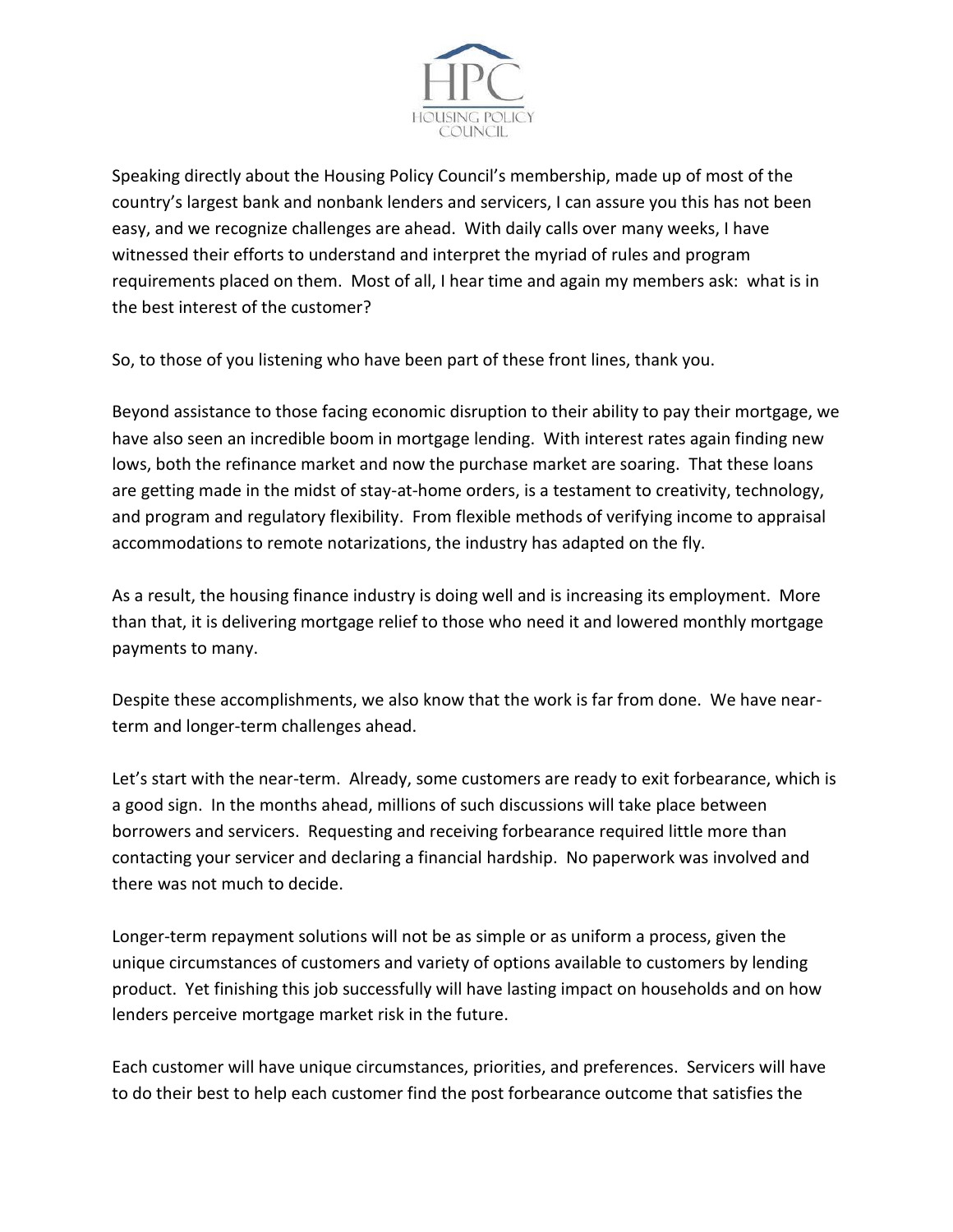

customer's needs, the loan guarantor's requirements, and an array of regulations. Some customers will return to their old jobs at their old pay levels and will be ready to resume their old mortgage payments or a new payment that is slightly higher. Let's hope that's the vast majority.

Even for them, the choice of how and when to catch up may be more complicated than some narratives suggest. Some will want to get caught up soon while others will want to defer as long as possible.

The process of getting borrowers caught-up on insurance and tax escrows will add to the complexity. Periodically adjusting a borrower's monthly payment to catch-up on escrow shortages and adjust escrow funding for increased tax or insurance costs is a routine occurrence. But borrowers exiting forbearance expect no change in their payment. Explaining escrow-driven payment adjustments to borrowers may be a challenge.

Unfortunately, some borrowers are not going to return to their old jobs and their old pay. In those cases, the lessons learned a decade ago will be critical to tailoring a loss mitigation option that fits the circumstances, preserving homeownership where we can. I am encouraged that the servicing industry is up to this challenge, but we should not doubt the difficulty ahead.

As I think about all this, I do hope that Congress, regulators, and auditors recognize and remember the enormity of what has been asked of the mortgage sector. Cooperation among lawmakers, regulators, servicers, and housing advocacy groups has worked well. Let's maintain that spirit of working together in good faith. And please, let us not further complicate things with 50 layers of state-level requirements, just as all this is working.

Longer-term, the pandemic has been a reminder that housing finance reform is unfinished. More than that, the past three months have also reminded us of the disparities that exist in homeownership and our collective responsibility to seek responsible and sustainable practices to address these disparities.

Let me start there. Lack of affordable housing, both in the rental market and the home ownership market, is a persistent problem that creates economic hardship and lasting social impact. Our attention must remain focused on these needs and I believe that our approaches need to evolve.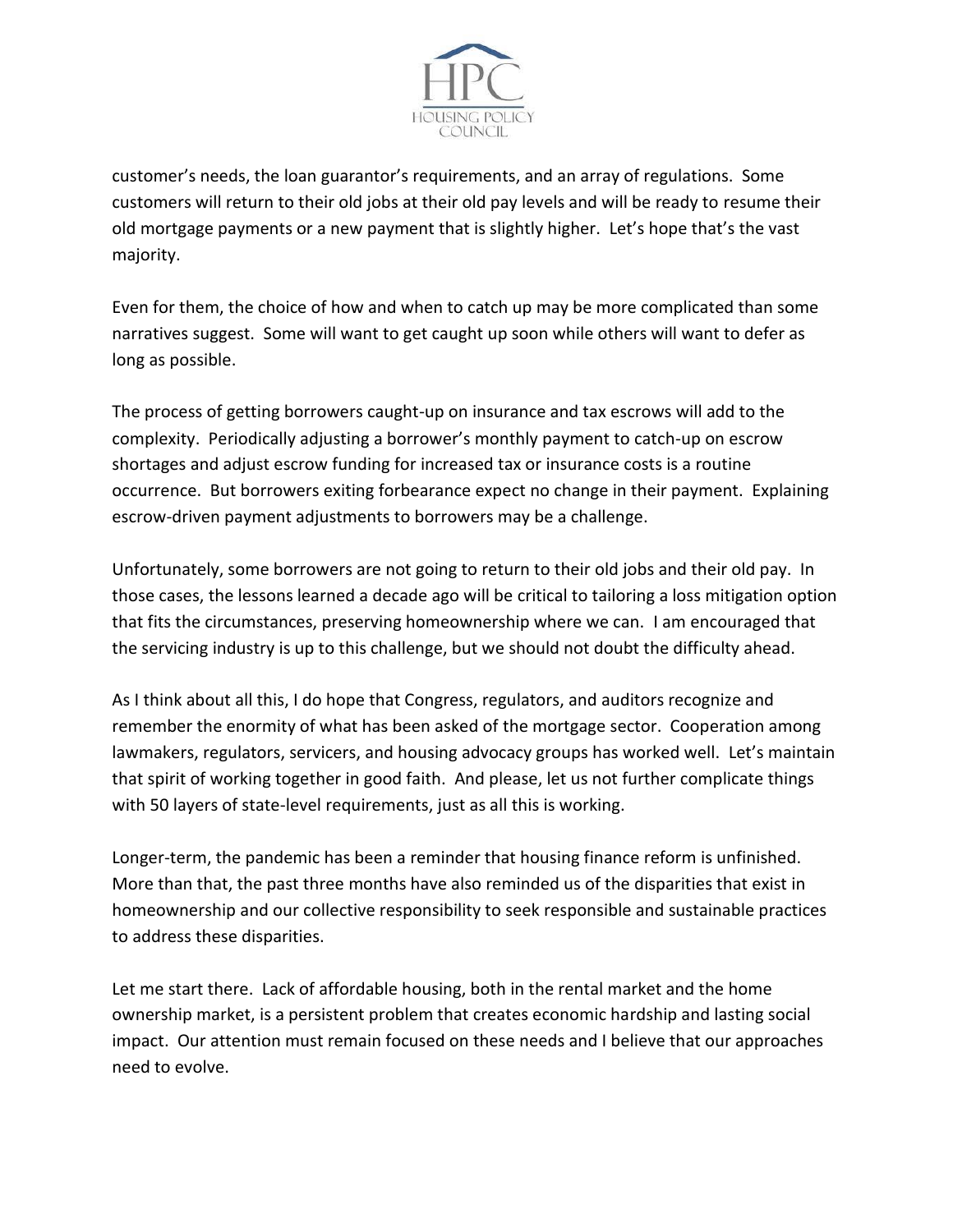

In my own experience in these discussions, debates often center on questions of risk and risk pricing. Perhaps we could make progress by thinking more about risk mitigants. After all, I think everyone shares the view that responsible efforts to promote home ownership must consider the sustainability of the loan through personal and economic bumps in the road.

Housing Policy Council members are committed to building partnerships, public and private, to tackle these issues. But we need to do more than rely on old approaches that have left us with a persistent black home ownership gap and numerous affordability issues. We need to be willing to try new approaches, approaches that overcome the barriers to home ownership and make home ownership sustainable. Effectively advancing social and racial justice in our society, including housing finance, will require cooperation between industry, consumer, and civil rights groups. HPC has already been actively pursuing such engagement and we want to accelerate those efforts.

Borrower education and building in shock absorbers, whether reserves or other tools, should be part of this discussion. We should explore "innovation sandboxes" to experiment with new products and new approaches. Gathering and publishing data from such pilots is essential to expand understanding. We can learn from both failure and success, but we need to be transparent with the data.

Our longer-term strategy also requires careful thinking about the regulatory environment that so profoundly influences our mortgage market. In the next few months, two significant proposed rules will command our attention: the FHFA's capital rule for Fannie Mae and Freddie Mac and the CFPB's forthcoming ATR/QM proposed rule. Both rules have the potential to have a dramatic impact on housing finance for years to come.

I expect both proposed rules to generate much debate. But in debating, let us not lose sight of the opportunity these rules present to expand access to credit, increase competition, enhance risk management practices, and ensure greater market stability. We cannot forget that market stability contributes directly to mortgage sustainability and wealth creation.

For years, housing finance has been dominated by two features: (1) GSEs operating with huge advantages in the marketplace, which has constrained competition and innovation and (2) government guarantee programs created to promote affordable home ownership yet slow to modernize in how they operate and falling short in achieving that public purpose.